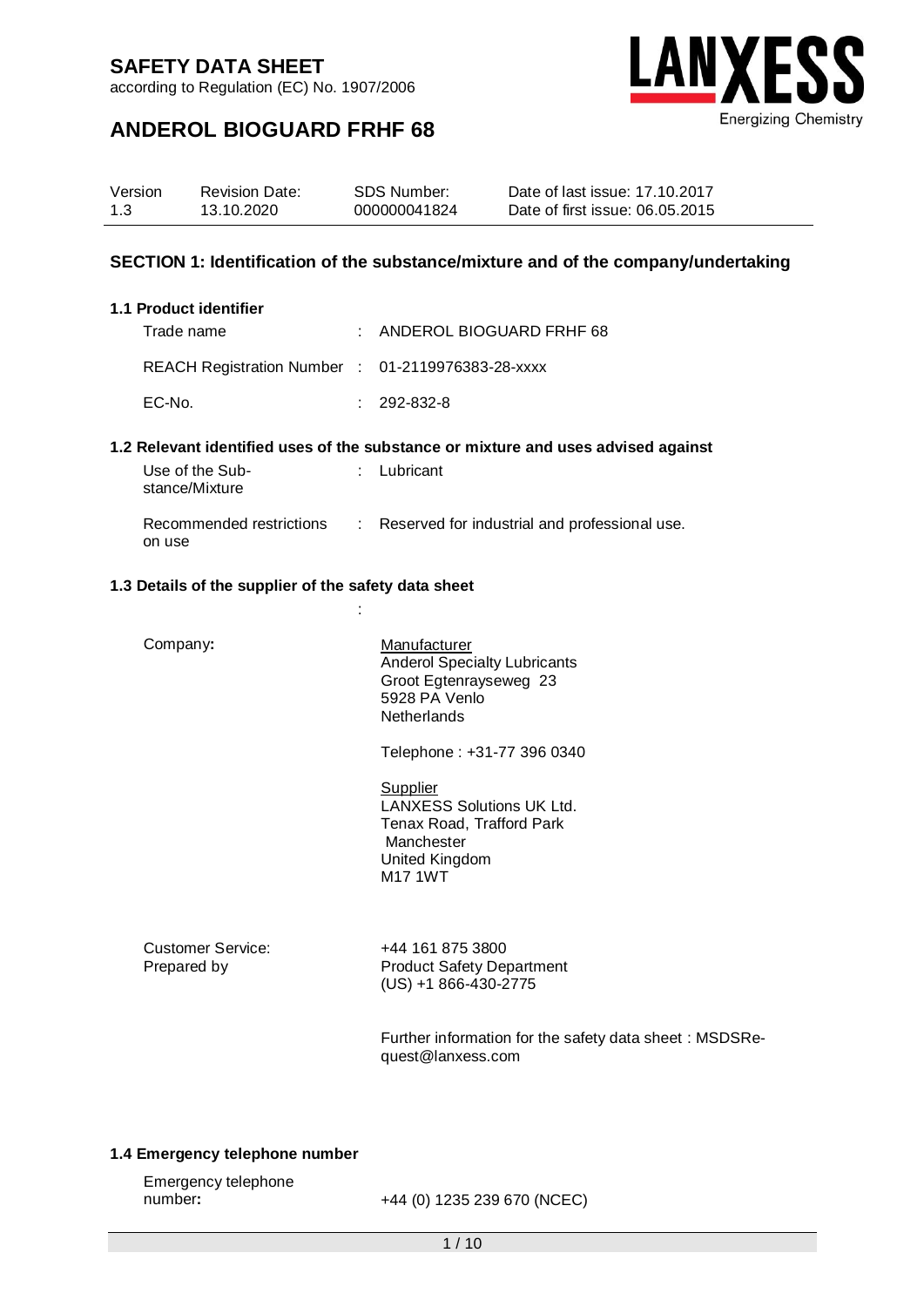according to Regulation (EC) No. 1907/2006





#### Version 1.3 Revision Date: 13.10.2020 SDS Number: 000000041824 Date of last issue: 17.10.2017 Date of first issue: 06.05.2015

For additional emergency telephone numbers see section 16 of the Safety Data Sheet.

#### **SECTION 2: Hazards identification**

#### **2.1 Classification of the substance or mixture**

#### **Classification (REGULATION (EC) No 1272/2008)**

Not a hazardous substance or mixture.

#### **2.2 Label elements**

#### **Labelling (REGULATION (EC) No 1272/2008)**

Not a hazardous substance or mixture.

#### **Additional Labelling**

The following percentage of the mixture consists of ingredient(s) with unknown acute oral toxicity: 100 %

The following percentage of the mixture consists of ingredient(s) with unknown acute dermal toxicity: 100 %

The following percentage of the mixture consists of ingredient(s) with unknown acute inhalation toxicity: 100 %

The following percentage of the mixture consists of ingredient(s) with unknown hazards to the aquatic environment: 100 %

#### **2.3 Other hazards**

This substance/mixture contains no components considered to be either persistent, bioaccumulative and toxic (PBT), or very persistent and very bioaccumulative (vPvB) at levels of 0.1% or higher.

#### **SECTION 3: Composition/information on ingredients**

|  | <b>3.1 Substances</b> |  |
|--|-----------------------|--|
|--|-----------------------|--|

EC-No. : 292-832-8

#### **Components**

Remarks : No hazardous ingredients

#### **SECTION 4: First aid measures**

#### **4.1 Description of first aid measures**

| If inhaled              | : If inhaled, remove to fresh air.<br>If symptoms persist, call a physician. |
|-------------------------|------------------------------------------------------------------------------|
| In case of skin contact | : Wash off with soap and plenty of water.                                    |
| In case of eye contact  | : IF IN EYES: Rinse cautiously with water for several minutes.               |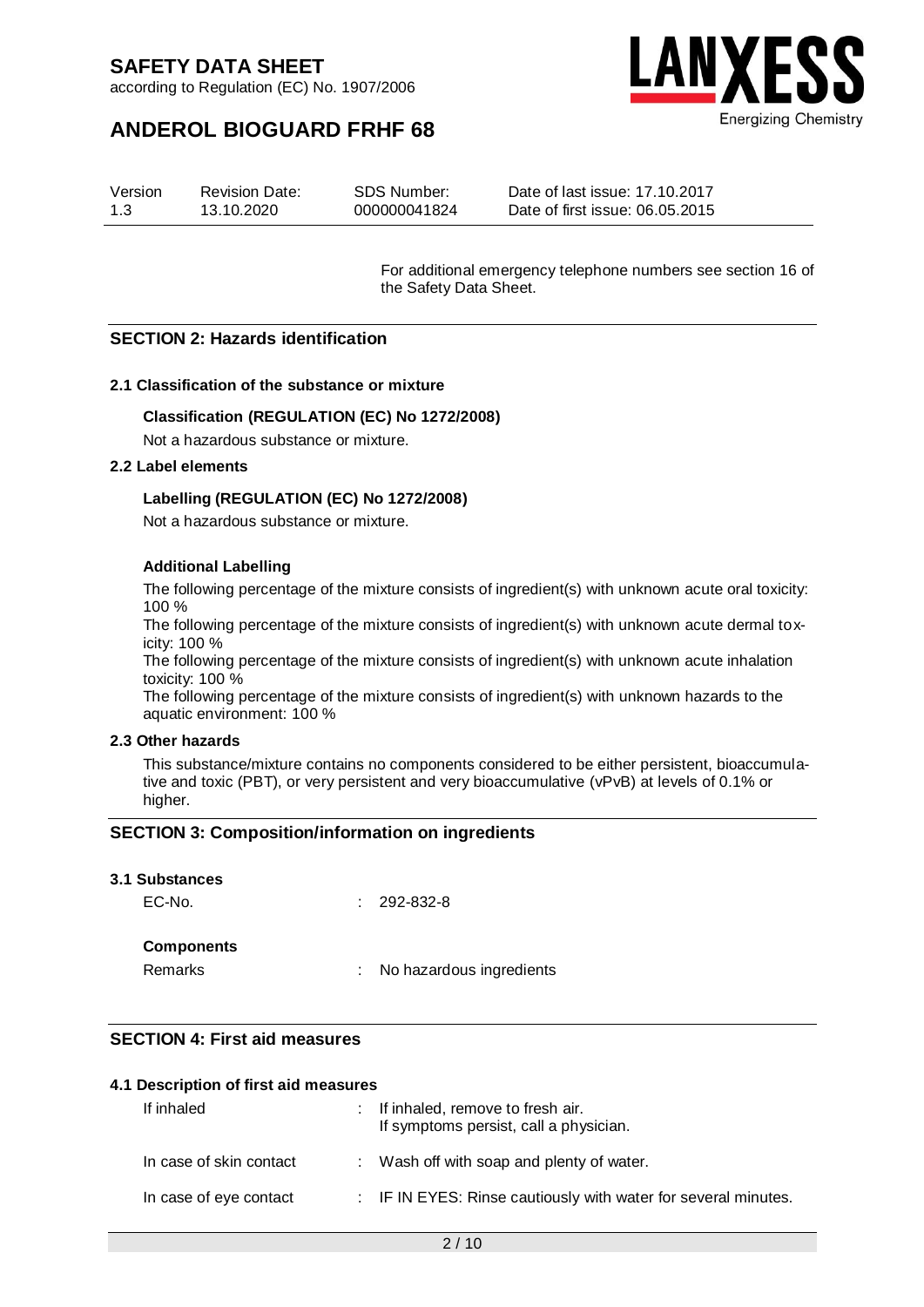according to Regulation (EC) No. 1907/2006

## **ANDEROL BIOGUARD FRHF 68**



| <b>SECTION 5: Firefighting measures</b>          | rinsing.<br>Rinse mouth with water.<br>cian or poison control center.<br>4.2 Most important symptoms and effects, both acute and delayed<br>No information available.<br>No information available.<br>No information available. | Remove contact lenses, if present and easy to do. Continue<br>If victim is fully conscious, give a cupful of water.<br>DO NOT induce vomiting unless directed to do so by a physi-<br>Never give anything by mouth to an unconscious person.<br>Do not give milk or alcoholic beverages.<br>4.3 Indication of any immediate medical attention and special treatment needed |
|--------------------------------------------------|---------------------------------------------------------------------------------------------------------------------------------------------------------------------------------------------------------------------------------|----------------------------------------------------------------------------------------------------------------------------------------------------------------------------------------------------------------------------------------------------------------------------------------------------------------------------------------------------------------------------|
|                                                  |                                                                                                                                                                                                                                 |                                                                                                                                                                                                                                                                                                                                                                            |
|                                                  |                                                                                                                                                                                                                                 |                                                                                                                                                                                                                                                                                                                                                                            |
|                                                  |                                                                                                                                                                                                                                 |                                                                                                                                                                                                                                                                                                                                                                            |
|                                                  |                                                                                                                                                                                                                                 |                                                                                                                                                                                                                                                                                                                                                                            |
|                                                  |                                                                                                                                                                                                                                 |                                                                                                                                                                                                                                                                                                                                                                            |
|                                                  |                                                                                                                                                                                                                                 |                                                                                                                                                                                                                                                                                                                                                                            |
|                                                  |                                                                                                                                                                                                                                 |                                                                                                                                                                                                                                                                                                                                                                            |
|                                                  |                                                                                                                                                                                                                                 |                                                                                                                                                                                                                                                                                                                                                                            |
| 5.1 Extinguishing media                          |                                                                                                                                                                                                                                 |                                                                                                                                                                                                                                                                                                                                                                            |
| Suitable extinguishing media                     | Water mist<br>$\sim$<br>Dry powder<br>Alcohol-resistant foam<br>Carbon dioxide (CO2)                                                                                                                                            |                                                                                                                                                                                                                                                                                                                                                                            |
| Unsuitable extinguishing                         | : High volume water jet                                                                                                                                                                                                         |                                                                                                                                                                                                                                                                                                                                                                            |
|                                                  |                                                                                                                                                                                                                                 |                                                                                                                                                                                                                                                                                                                                                                            |
|                                                  |                                                                                                                                                                                                                                 |                                                                                                                                                                                                                                                                                                                                                                            |
| 5.3 Advice for firefighters                      |                                                                                                                                                                                                                                 |                                                                                                                                                                                                                                                                                                                                                                            |
| Special protective equipment<br>for firefighters | paratus.                                                                                                                                                                                                                        | Wear full protective clothing and self-contained breathing ap-                                                                                                                                                                                                                                                                                                             |
|                                                  |                                                                                                                                                                                                                                 | Standard procedure for chemical fires.                                                                                                                                                                                                                                                                                                                                     |
|                                                  | Further information                                                                                                                                                                                                             | 5.2 Special hazards arising from the substance or mixture<br>Specific hazards during fire- : Burning produces irritant fumes.<br>- 1                                                                                                                                                                                                                                       |

## **6.1 Personal precautions, protective equipment and emergency procedures**

| Personal precautions | : Ensure adequate ventilation.<br>Evacuate personnel to safe areas.<br>Material can create slippery conditions.<br>Forms slippery/greasy layers with water. |
|----------------------|-------------------------------------------------------------------------------------------------------------------------------------------------------------|
|                      |                                                                                                                                                             |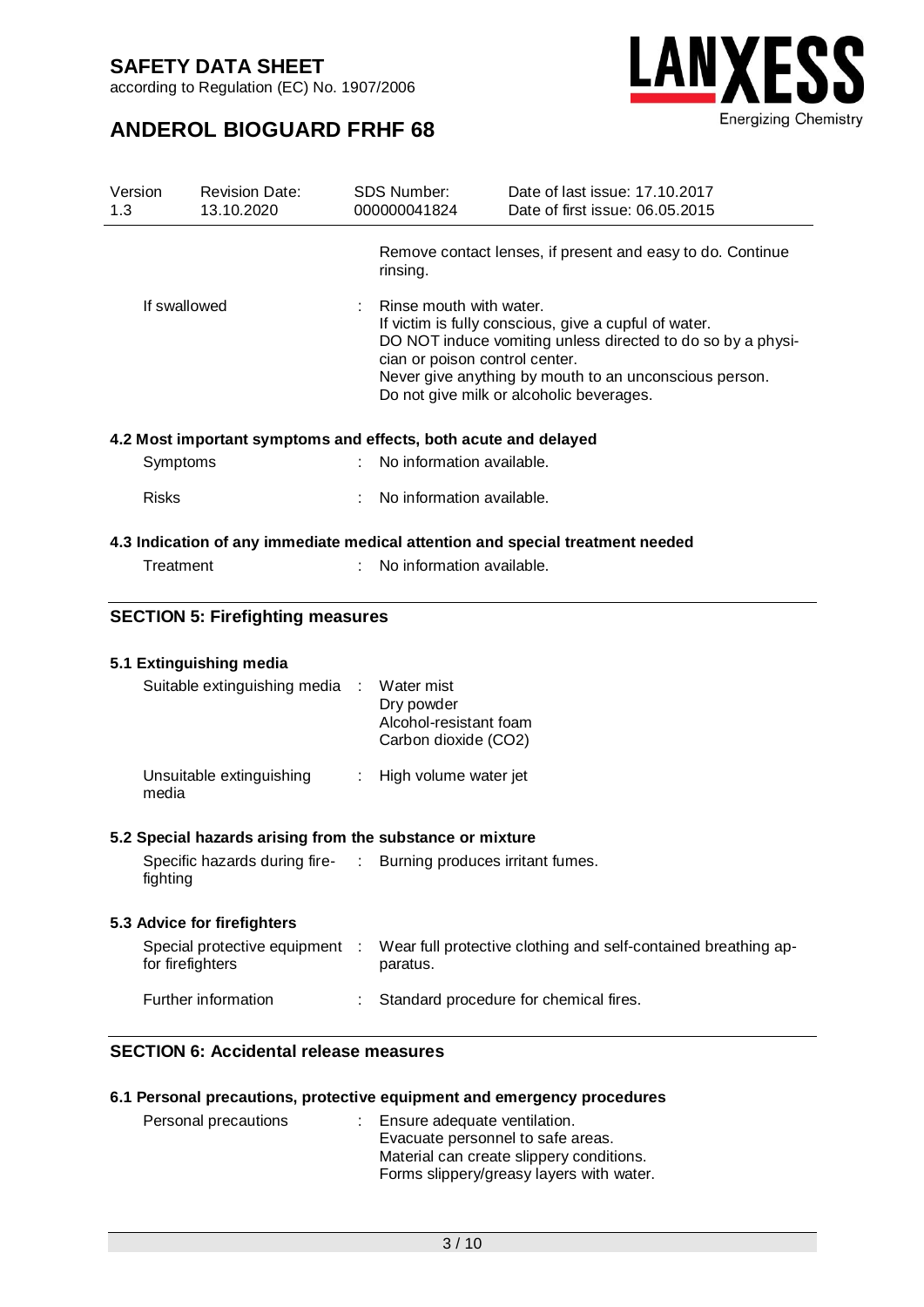according to Regulation (EC) No. 1907/2006

## **ANDEROL BIOGUARD FRHF 68**



| Version<br>1.3                         |                                                                                           | <b>Revision Date:</b><br>13.10.2020                |                                                                                                            | <b>SDS Number:</b><br>000000041824                                                  | Date of last issue: 17.10.2017<br>Date of first issue: 06.05.2015              |  |  |
|----------------------------------------|-------------------------------------------------------------------------------------------|----------------------------------------------------|------------------------------------------------------------------------------------------------------------|-------------------------------------------------------------------------------------|--------------------------------------------------------------------------------|--|--|
|                                        |                                                                                           | <b>6.2 Environmental precautions</b>               |                                                                                                            |                                                                                     |                                                                                |  |  |
| Environmental precautions              |                                                                                           |                                                    |                                                                                                            | No special environmental precautions required.<br>Avoid release to the environment. |                                                                                |  |  |
|                                        | 6.3 Methods and material for containment and cleaning up                                  |                                                    |                                                                                                            |                                                                                     |                                                                                |  |  |
| Methods for cleaning up                |                                                                                           | ÷                                                  | Wipe up with absorbent material (e.g. cloth, fleece).<br>Keep in suitable, closed containers for disposal. |                                                                                     |                                                                                |  |  |
|                                        | 6.4 Reference to other sections                                                           |                                                    |                                                                                                            |                                                                                     |                                                                                |  |  |
| <b>SECTION 7: Handling and storage</b> |                                                                                           |                                                    |                                                                                                            |                                                                                     |                                                                                |  |  |
|                                        |                                                                                           | 7.1 Precautions for safe handling                  |                                                                                                            |                                                                                     |                                                                                |  |  |
|                                        |                                                                                           | Advice on safe handling                            | ÷                                                                                                          |                                                                                     | For personal protection see section 8.<br>No special handling advice required. |  |  |
|                                        |                                                                                           | Advice on protection against<br>fire and explosion | ÷                                                                                                          |                                                                                     | Normal measures for preventive fire protection.                                |  |  |
|                                        |                                                                                           | Hygiene measures                                   |                                                                                                            | General industrial hygiene practice.                                                |                                                                                |  |  |
|                                        | 7.2 Conditions for safe storage, including any incompatibilities                          |                                                    |                                                                                                            |                                                                                     |                                                                                |  |  |
|                                        |                                                                                           | Requirements for storage<br>areas and containers   | ÷.                                                                                                         | place.                                                                              | Keep container tightly closed in a dry and well-ventilated                     |  |  |
|                                        |                                                                                           | Advice on common storage                           | ÷                                                                                                          |                                                                                     | No special restrictions on storage with other products.                        |  |  |
|                                        | age stability                                                                             | Further information on stor-                       | ÷                                                                                                          |                                                                                     | No decomposition if stored and applied as directed.                            |  |  |
|                                        |                                                                                           | 7.3 Specific end use(s)                            |                                                                                                            |                                                                                     |                                                                                |  |  |
|                                        |                                                                                           | Specific use(s)                                    |                                                                                                            | Lubricant                                                                           |                                                                                |  |  |
|                                        | <b>SECTION 8: Exposure controls/personal protection</b>                                   |                                                    |                                                                                                            |                                                                                     |                                                                                |  |  |
|                                        | 8.1 Control parameters<br>Contains no substances with occupational exposure limit values. |                                                    |                                                                                                            |                                                                                     |                                                                                |  |  |

#### **8.2 Exposure controls**

| Personal protective equipment |  |                                                           |  |  |  |
|-------------------------------|--|-----------------------------------------------------------|--|--|--|
| Eye protection                |  | Tightly fitting safety goggles                            |  |  |  |
| Hand protection<br>Remarks    |  | For prolonged or repeated contact use protective gloves.  |  |  |  |
| Skin and body protection      |  | Protective suit                                           |  |  |  |
| Respiratory protection        |  | No personal respiratory protective equipment normally re- |  |  |  |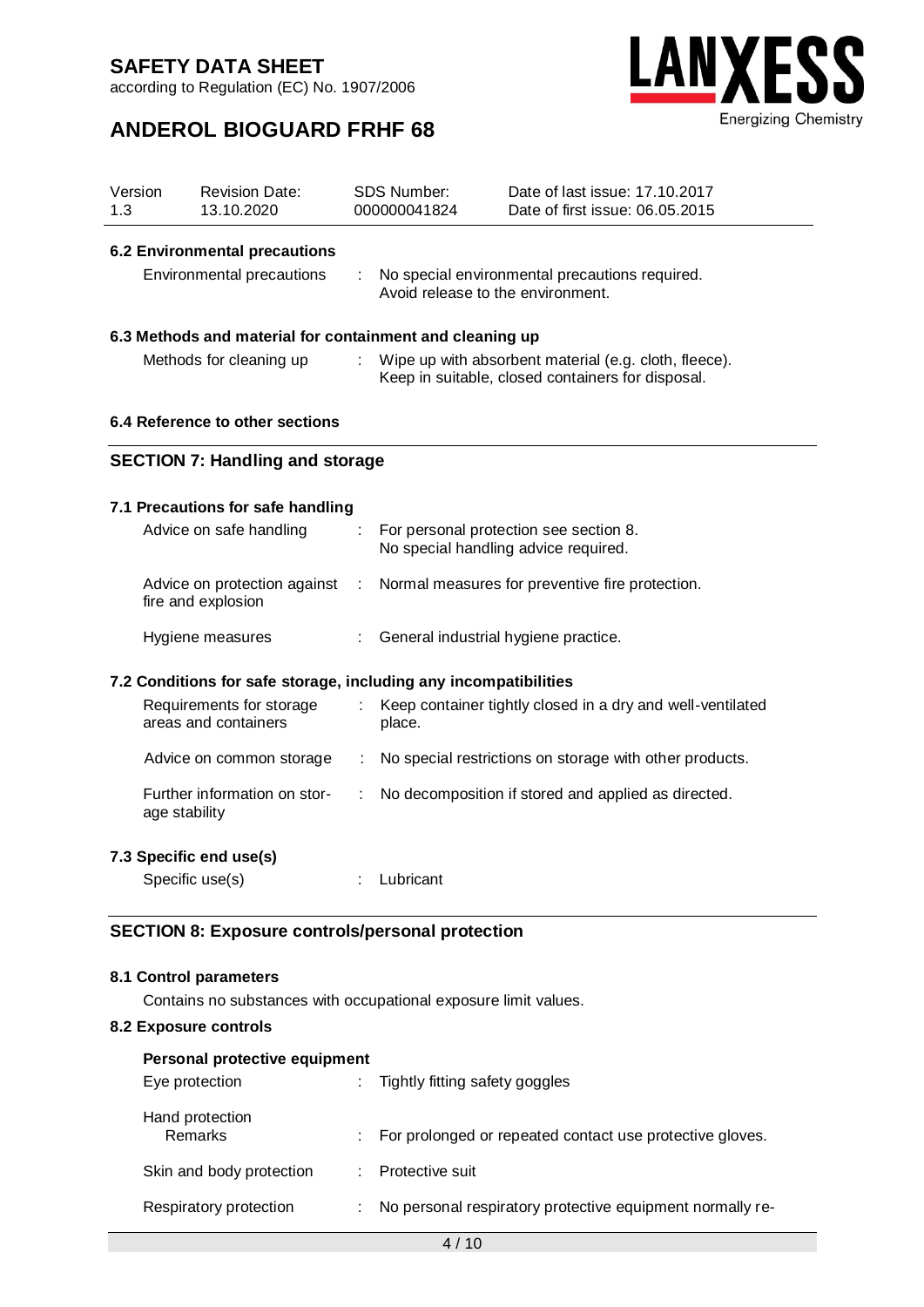according to Regulation (EC) No. 1907/2006

# **ANDEROL BIOGUARD FRHF 68**



| Version | <b>Revision Date:</b> | SDS Number:               | Date of last issue: 17.10.2017                                                                           |
|---------|-----------------------|---------------------------|----------------------------------------------------------------------------------------------------------|
| 1.3     | 13.10.2020            | 000000041824              | Date of first issue: 06.05.2015                                                                          |
|         |                       | quired.<br>proved filter. | In the case of vapour formation use a respirator with an ap-<br>Respirator with a vapour filter (EN 141) |

#### **SECTION 9: Physical and chemical properties**

#### **9.1 Information on basic physical and chemical properties**

| Appearance                        | liquid<br>÷                                    |
|-----------------------------------|------------------------------------------------|
| Colour                            | clear                                          |
|                                   | yellow                                         |
| Melting point/freezing point      | : $<$ -15 °C                                   |
| Boiling point/boiling range       | : $>300 °C$<br>Decomposition                   |
| Flash point                       | $>$ 300 °C<br>t.<br>Method: Cleveland open cup |
| Relative density                  | : $0.9274(20 °C)$                              |
| Viscosity<br>Viscosity, kinematic | : 63.2 mm2/s (40 $^{\circ}$ C)                 |
| 9.2 Other information             |                                                |
| Flammability (liquids)            | No data available                              |
| Oxidizing potential               | No information available.                      |

#### **SECTION 10: Stability and reactivity**

#### **10.1 Reactivity**

Stable under recommended storage conditions.

#### **10.2 Chemical stability**

No decomposition if stored and applied as directed.

#### **10.3 Possibility of hazardous reactions**

Hazardous reactions : No hazards to be specially mentioned.

#### **10.4 Conditions to avoid**

| Conditions to avoid | : Contamination                              |
|---------------------|----------------------------------------------|
|                     | Heat, flames and sparks.                     |
|                     | Extremes of temperature and direct sunlight. |

#### **10.5 Incompatible materials**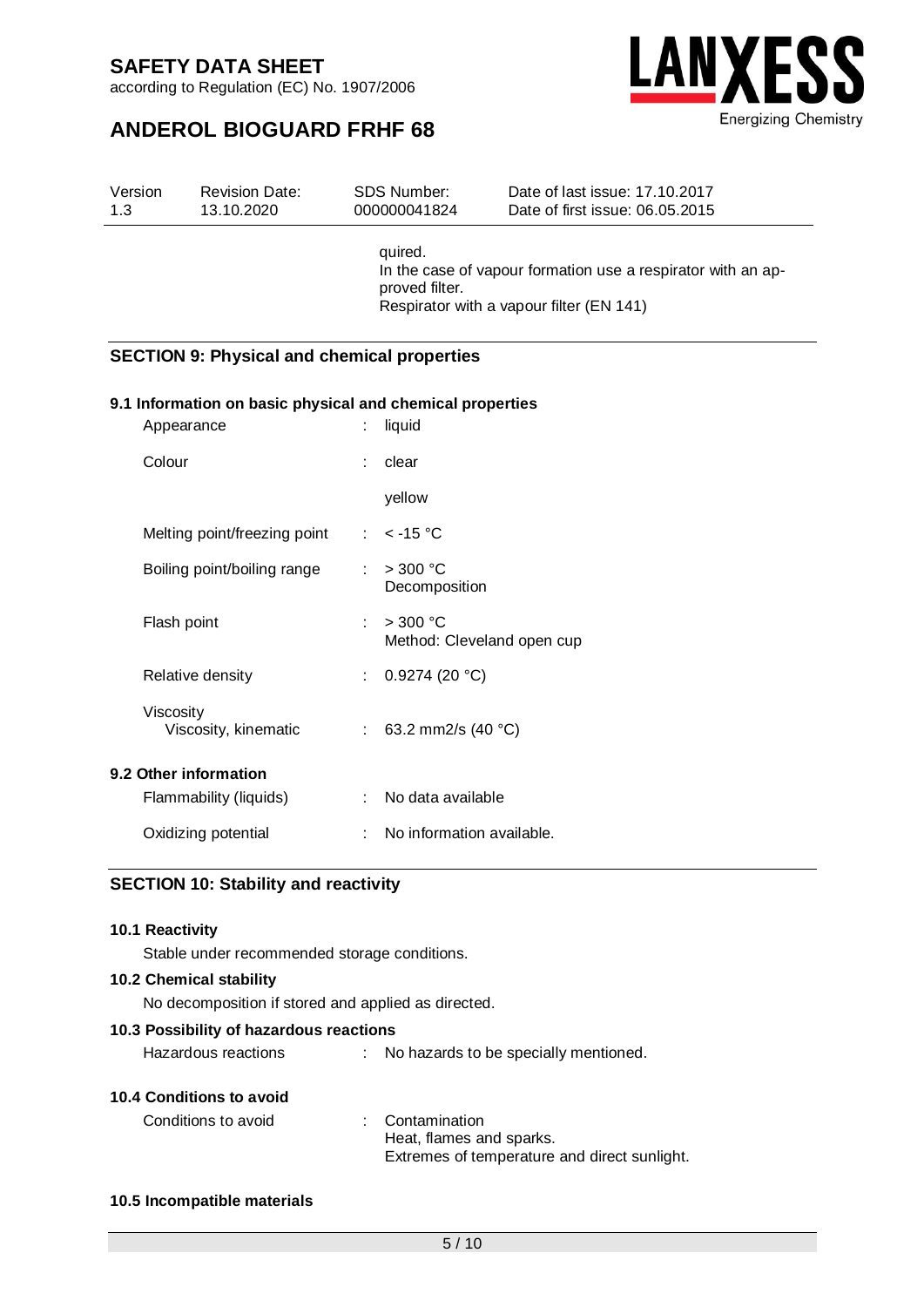according to Regulation (EC) No. 1907/2006



## **ANDEROL BIOGUARD FRHF 68**

| Version<br>1.3 |                                   | <b>Revision Date:</b><br>13.10.2020                              |                                                                              | SDS Number:<br>000000041824                  | Date of last issue: 17.10.2017<br>Date of first issue: 06.05.2015 |  |  |
|----------------|-----------------------------------|------------------------------------------------------------------|------------------------------------------------------------------------------|----------------------------------------------|-------------------------------------------------------------------|--|--|
|                |                                   | Materials to avoid                                               |                                                                              | Strong oxidizing agents                      |                                                                   |  |  |
|                | products                          | 10.6 Hazardous decomposition products<br>Hazardous decomposition | ÷<br>Carbon monoxide, carbon dioxide and unburned hydrocar-<br>bons (smoke). |                                              |                                                                   |  |  |
|                |                                   | <b>SECTION 11: Toxicological information</b>                     |                                                                              |                                              |                                                                   |  |  |
|                |                                   | 11.1 Information on toxicological effects                        |                                                                              |                                              |                                                                   |  |  |
|                |                                   | <b>Acute toxicity</b>                                            |                                                                              |                                              |                                                                   |  |  |
|                | <b>Product:</b>                   |                                                                  |                                                                              |                                              |                                                                   |  |  |
|                |                                   | Acute oral toxicity                                              |                                                                              |                                              | Remarks: Not classified due to lack of data.                      |  |  |
|                |                                   | Acute inhalation toxicity                                        | ÷                                                                            | Remarks: Not classified due to lack of data. |                                                                   |  |  |
|                |                                   | Acute dermal toxicity                                            |                                                                              | Remarks: Not classified due to lack of data. |                                                                   |  |  |
|                |                                   | <b>Skin corrosion/irritation</b>                                 |                                                                              |                                              |                                                                   |  |  |
|                | <b>Product:</b><br>Remarks        |                                                                  | ÷                                                                            | Not classified due to lack of data.          |                                                                   |  |  |
|                | Serious eye damage/eye irritation |                                                                  |                                                                              |                                              |                                                                   |  |  |
|                | Product:                          |                                                                  |                                                                              |                                              |                                                                   |  |  |
|                | <b>Remarks</b>                    |                                                                  |                                                                              | Not classified due to lack of data.          |                                                                   |  |  |
|                |                                   | Respiratory or skin sensitisation                                |                                                                              |                                              |                                                                   |  |  |
|                | <b>Product:</b>                   |                                                                  |                                                                              |                                              |                                                                   |  |  |
|                | Remarks                           |                                                                  |                                                                              | Not classified due to lack of data.          |                                                                   |  |  |
|                |                                   | <b>STOT - repeated exposure</b>                                  |                                                                              |                                              |                                                                   |  |  |
|                | Product:                          |                                                                  |                                                                              |                                              |                                                                   |  |  |
|                | Remarks                           |                                                                  | ÷                                                                            | Not classified due to lack of data.          |                                                                   |  |  |
|                |                                   | <b>Further information</b>                                       |                                                                              |                                              |                                                                   |  |  |
|                | Product:                          |                                                                  |                                                                              |                                              |                                                                   |  |  |
|                | Remarks                           |                                                                  |                                                                              |                                              | The product itself has not been tested.                           |  |  |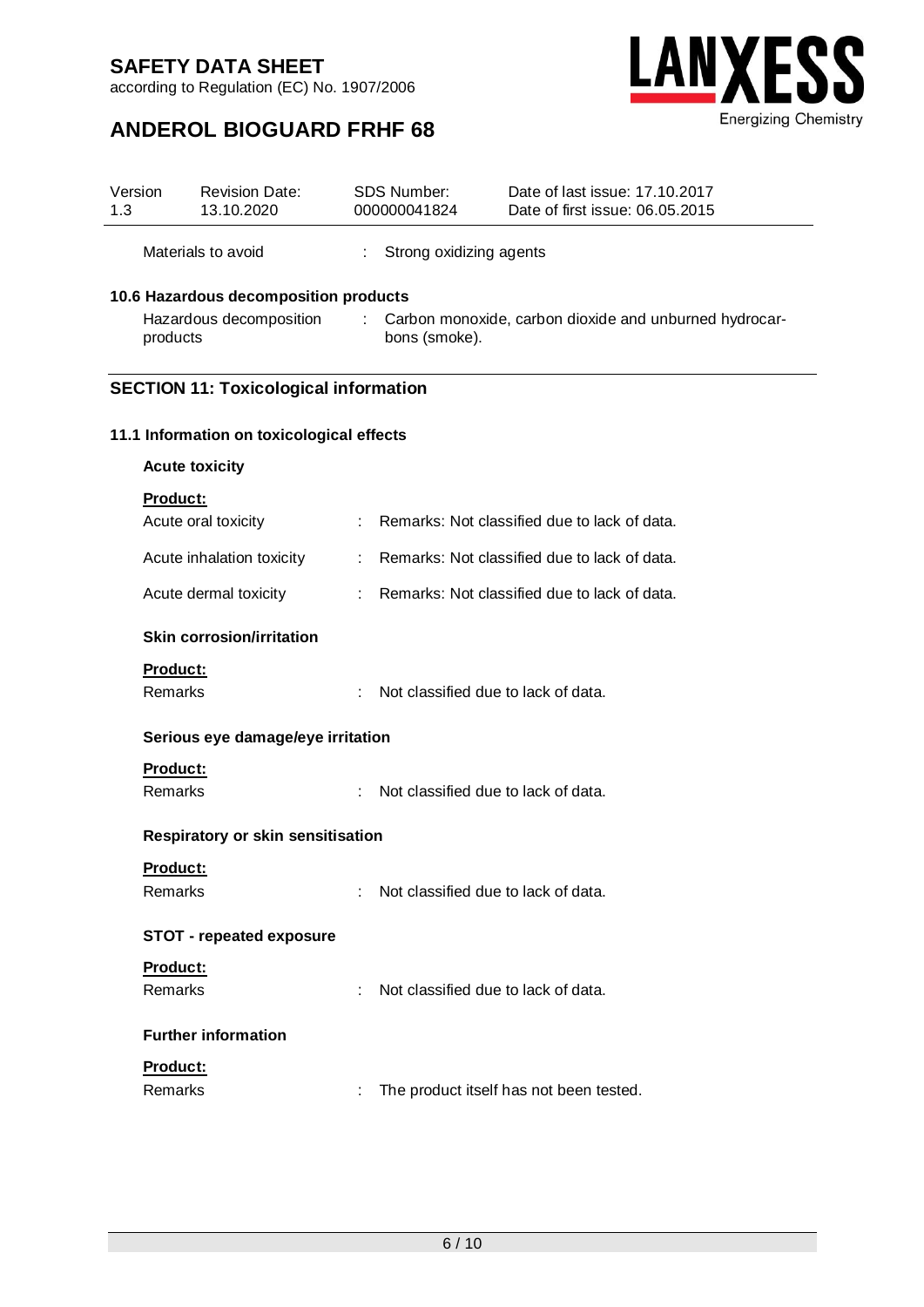according to Regulation (EC) No. 1907/2006



## **ANDEROL BIOGUARD FRHF 68**

| Version<br>1.3 |                  | <b>Revision Date:</b><br>13.10.2020                                                                                                                                                        | <b>SDS Number:</b><br>000000041824 |                            | Date of last issue: 17,10,2017<br>Date of first issue: 06.05.2015                                                                                                                        |
|----------------|------------------|--------------------------------------------------------------------------------------------------------------------------------------------------------------------------------------------|------------------------------------|----------------------------|------------------------------------------------------------------------------------------------------------------------------------------------------------------------------------------|
|                |                  | <b>SECTION 12: Ecological information</b>                                                                                                                                                  |                                    |                            |                                                                                                                                                                                          |
|                | 12.1 Toxicity    |                                                                                                                                                                                            |                                    |                            |                                                                                                                                                                                          |
|                | Product:         |                                                                                                                                                                                            |                                    |                            |                                                                                                                                                                                          |
|                | Toxicity to fish |                                                                                                                                                                                            | ÷                                  | Remarks: No data available |                                                                                                                                                                                          |
|                |                  | 12.2 Persistence and degradability                                                                                                                                                         |                                    |                            |                                                                                                                                                                                          |
|                | <b>Product:</b>  |                                                                                                                                                                                            |                                    |                            |                                                                                                                                                                                          |
|                |                  | Biodegradability                                                                                                                                                                           | ÷.                                 | Remarks: No data available |                                                                                                                                                                                          |
|                |                  | 12.3 Bioaccumulative potential                                                                                                                                                             |                                    |                            |                                                                                                                                                                                          |
|                | <b>Product:</b>  |                                                                                                                                                                                            |                                    |                            |                                                                                                                                                                                          |
|                |                  | Bioaccumulation                                                                                                                                                                            | $\mathbb{R}^{\mathbb{Z}}$          | Remarks: No data available |                                                                                                                                                                                          |
|                |                  | 12.4 Mobility in soil                                                                                                                                                                      |                                    |                            |                                                                                                                                                                                          |
|                | Product:         |                                                                                                                                                                                            |                                    |                            |                                                                                                                                                                                          |
|                | Mobility         |                                                                                                                                                                                            |                                    | Remarks: No data available |                                                                                                                                                                                          |
|                |                  | 12.5 Results of PBT and vPvB assessment                                                                                                                                                    |                                    |                            |                                                                                                                                                                                          |
|                | Product:         |                                                                                                                                                                                            |                                    |                            |                                                                                                                                                                                          |
|                | Assessment       |                                                                                                                                                                                            |                                    | 0.1% or higher             | This substance/mixture contains no components considered<br>to be either persistent, bioaccumulative and toxic (PBT), or<br>very persistent and very bioaccumulative (vPvB) at levels of |
|                |                  | 12.6 Other adverse effects                                                                                                                                                                 |                                    |                            |                                                                                                                                                                                          |
|                | Product:         |                                                                                                                                                                                            |                                    |                            |                                                                                                                                                                                          |
|                | mation           | Additional ecological infor- : The product itself has not been tested.                                                                                                                     |                                    |                            |                                                                                                                                                                                          |
|                |                  | the contract of the contract of the contract of the contract of the contract of<br>$\mathbf{1}$ $\mathbf{1}$ $\mathbf{2}$ $\mathbf{3}$ $\mathbf{3}$ $\mathbf{5}$ $\mathbf{5}$ $\mathbf{1}$ |                                    |                            |                                                                                                                                                                                          |

## **SECTION 13: Disposal considerations**

| 13.1 Waste treatment methods |                                                                                                                                                                                                    |
|------------------------------|----------------------------------------------------------------------------------------------------------------------------------------------------------------------------------------------------|
| Product                      | Dispose of wastes in an approved waste disposal facility.<br>In accordance with local and national regulations.<br>Can be landfilled or incinerated, when in compliance with local<br>regulations. |
| Contaminated packaging       | Dispose of as unused product.<br>Empty containers should be taken to an approved waste han-<br>dling site for recycling or disposal.<br>Do not re-use empty containers.                            |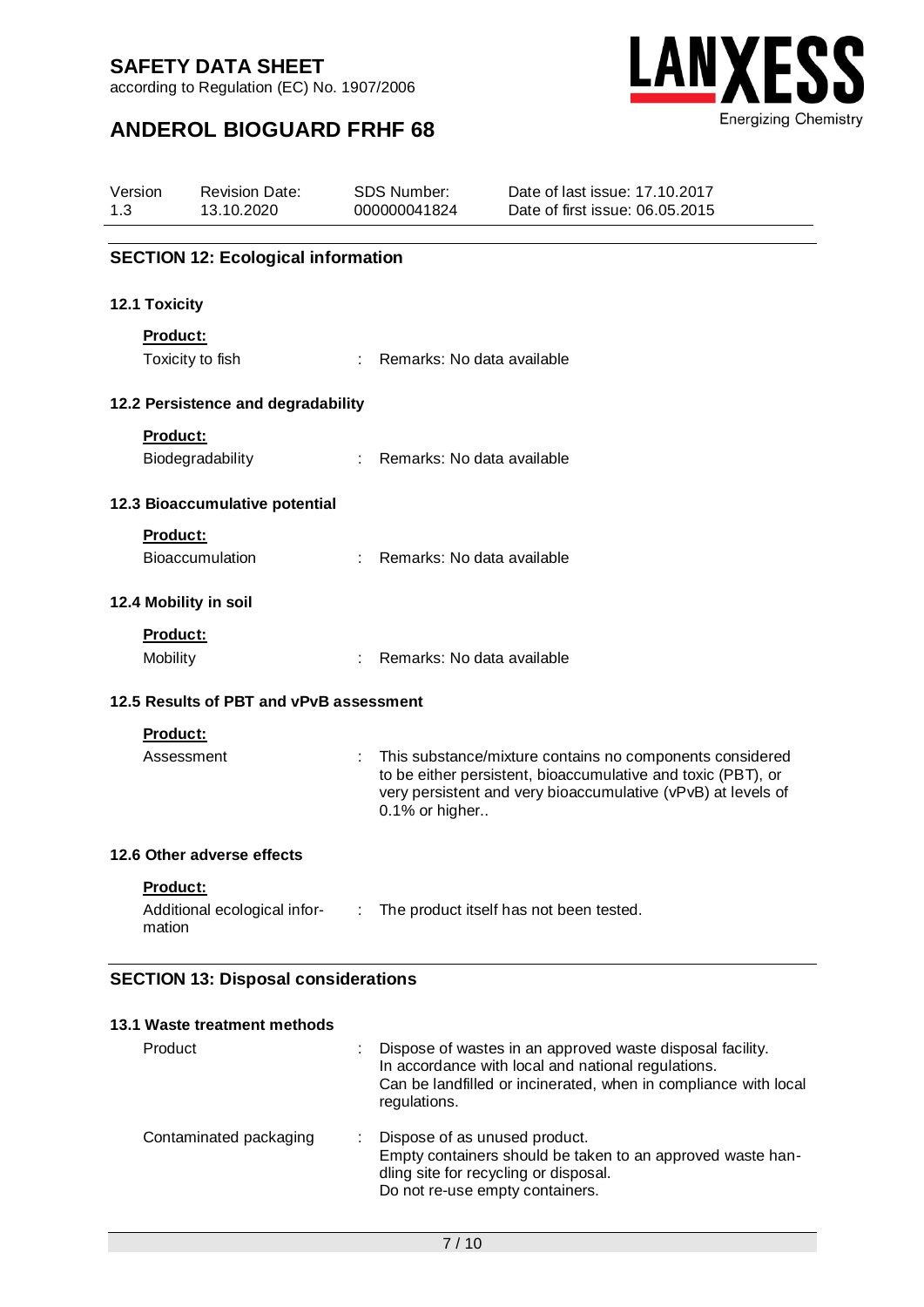according to Regulation (EC) No. 1907/2006



## **ANDEROL BIOGUARD FRHF 68**

| Version | <b>Revision Date:</b> | SDS Number:  | Date of last issue: 17,10,2017  |
|---------|-----------------------|--------------|---------------------------------|
| 1.3     | 13.10.2020            | 000000041824 | Date of first issue: 06.05.2015 |

#### **SECTION 14: Transport information**

#### **14.1 UN number**

Not regulated as a dangerous good

#### **14.2 UN proper shipping name**

Not regulated as a dangerous good

#### **14.3 Transport hazard class(es)**

Not regulated as a dangerous good

#### **14.4 Packing group**

Not regulated as a dangerous good

#### **14.5 Environmental hazards**

Not regulated as a dangerous good

#### **14.6 Special precautions for user**

Remarks : Not classified as dangerous in the meaning of transport regulations.

#### **14.7 Transport in bulk according to Annex II of Marpol and the IBC Code**

Not applicable for product as supplied.

#### **SECTION 15: Regulatory information**

#### **15.1 Safety, health and environmental regulations/legislation specific for the substance or mixture**

| REACH - Candidate List of Substances of Very High<br>Concern for Authorisation (Article 59).                                                                                 | $\mathcal{L}^{\mathcal{L}}$  | This product does not contain sub-<br>stances of very high concern (Regu-<br>lation (EC) No 1907/2006 (REACH),<br>Article 57). |                                                            |  |  |  |
|------------------------------------------------------------------------------------------------------------------------------------------------------------------------------|------------------------------|--------------------------------------------------------------------------------------------------------------------------------|------------------------------------------------------------|--|--|--|
| Regulation (EC) No 1005/2009 on substances that de-<br>plete the ozone layer                                                                                                 |                              |                                                                                                                                | Not applicable                                             |  |  |  |
| Regulation (EC) No 850/2004 on persistent organic pol-<br>lutants                                                                                                            | ÷                            | Not applicable                                                                                                                 |                                                            |  |  |  |
| Seveso III: Directive 2012/18/EU of the European Parliament and of the Council on the control of<br>major-accident hazards involving dangerous substances.<br>Not applicable |                              |                                                                                                                                |                                                            |  |  |  |
| The components of this product are reported in the following inventories:                                                                                                    |                              |                                                                                                                                |                                                            |  |  |  |
| <b>DSL</b>                                                                                                                                                                   | DSL, but all are on the NDSL |                                                                                                                                | None of the components of this product are on the Canadian |  |  |  |

| AICS | Not in compliance with the inventory |
|------|--------------------------------------|
|      |                                      |

- NZIoC : Not in compliance with the inventory
- ENCS : Not in compliance with the inventory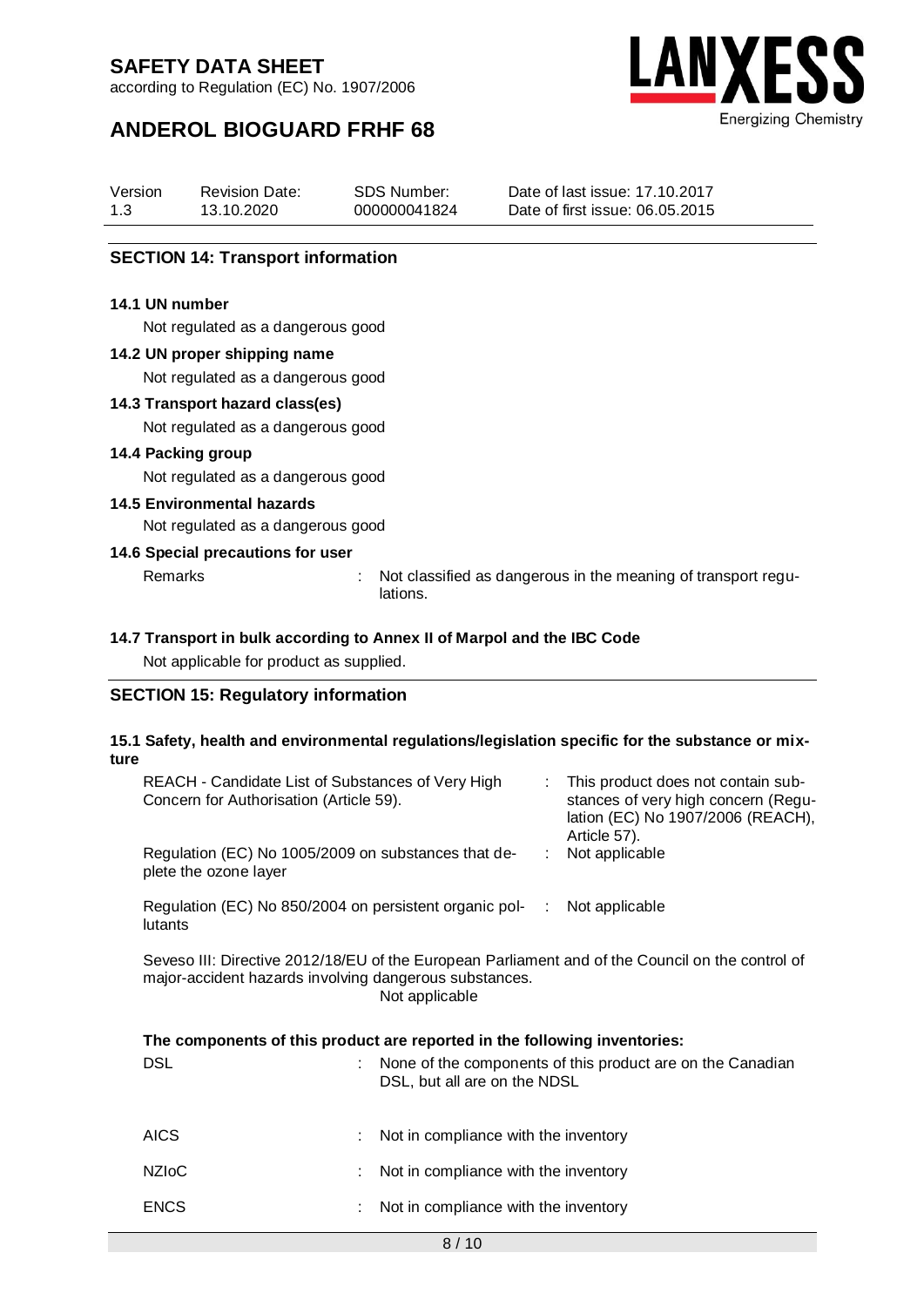according to Regulation (EC) No. 1907/2006



## **ANDEROL BIOGUARD FRHF 68**

| Version<br>1.3 | <b>Revision Date:</b><br>13.10.2020 |    | SDS Number:<br>000000041824          | Date of last issue: 17, 10, 2017<br>Date of first issue: 06.05.2015 |
|----------------|-------------------------------------|----|--------------------------------------|---------------------------------------------------------------------|
|                |                                     |    |                                      |                                                                     |
| KECI           |                                     |    | Not in compliance with the inventory |                                                                     |
| <b>PICCS</b>   |                                     | ÷. |                                      | Not in compliance with the inventory                                |
| <b>IECSC</b>   |                                     | ÷. | Not in compliance with the inventory |                                                                     |
| TCSI           |                                     | ÷. |                                      | On the inventory, or in compliance with the inventory               |
| US.TSCA        |                                     |    | On TSCA Inventory                    |                                                                     |
|                |                                     |    |                                      |                                                                     |

#### **15.2 Chemical safety assessment**

No information available.

#### **SECTION 16: Other information**

#### **Full text of other abbreviations**

ADN - European Agreement concerning the International Carriage of Dangerous Goods by Inland Waterways; ADR - European Agreement concerning the International Carriage of Dangerous Goods by Road; AICS - Australian Inventory of Chemical Substances; ASTM - American Society for the Testing of Materials; bw - Body weight; CLP - Classification Labelling Packaging Regulation; Regulation (EC) No 1272/2008; CMR - Carcinogen, Mutagen or Reproductive Toxicant; DIN - Standard of the German Institute for Standardisation; DSL - Domestic Substances List (Canada); ECHA - European Chemicals Agency; EC-Number - European Community number; ECx - Concentration associated with x% response; ELx - Loading rate associated with x% response; EmS - Emergency Schedule; ENCS - Existing and New Chemical Substances (Japan); ErCx - Concentration associated with x% growth rate response; GHS - Globally Harmonized System; GLP - Good Laboratory Practice; IARC - International Agency for Research on Cancer; IATA - International Air Transport Association; IBC - International Code for the Construction and Equipment of Ships carrying Dangerous Chemicals in Bulk; IC50 - Half maximal inhibitory concentration; ICAO - International Civil Aviation Organization; IECSC - Inventory of Existing Chemical Substances in China; IMDG - International Maritime Dangerous Goods; IMO - International Maritime Organization; ISHL - Industrial Safety and Health Law (Japan); ISO - International Organisation for Standardization; KECI - Korea Existing Chemicals Inventory; LC50 - Lethal Concentration to 50 % of a test population; LD50 - Lethal Dose to 50% of a test population (Median Lethal Dose); MARPOL - International Convention for the Prevention of Pollution from Ships; n.o.s. - Not Otherwise Specified; NO(A)EC - No Observed (Adverse) Effect Concentration; NO(A)EL - No Observed (Adverse) Effect Level; NOELR - No Observable Effect Loading Rate; NZIoC - New Zealand Inventory of Chemicals; OECD - Organization for Economic Co-operation and Development; OPPTS - Office of Chemical Safety and Pollution Prevention; PBT - Persistent, Bioaccumulative and Toxic substance; PICCS - Philippines Inventory of Chemicals and Chemical Substances; (Q)SAR - (Quantitative) Structure Activity Relationship; REACH - Regulation (EC) No 1907/2006 of the European Parliament and of the Council concerning the Registration, Evaluation, Authorisation and Restriction of Chemicals; RID - Regulations concerning the International Carriage of Dangerous Goods by Rail; SADT - Self-Accelerating Decomposition Temperature; SDS - Safety Data Sheet; SVHC - Substance of Very High Concern; TCSI - Taiwan Chemical Substance Inventory; TRGS - Technical Rule for Hazardous Substances; TSCA - Toxic Substances Control Act (United States); UN - United Nations; vPvB - Very Persistent and Very Bioaccumulative